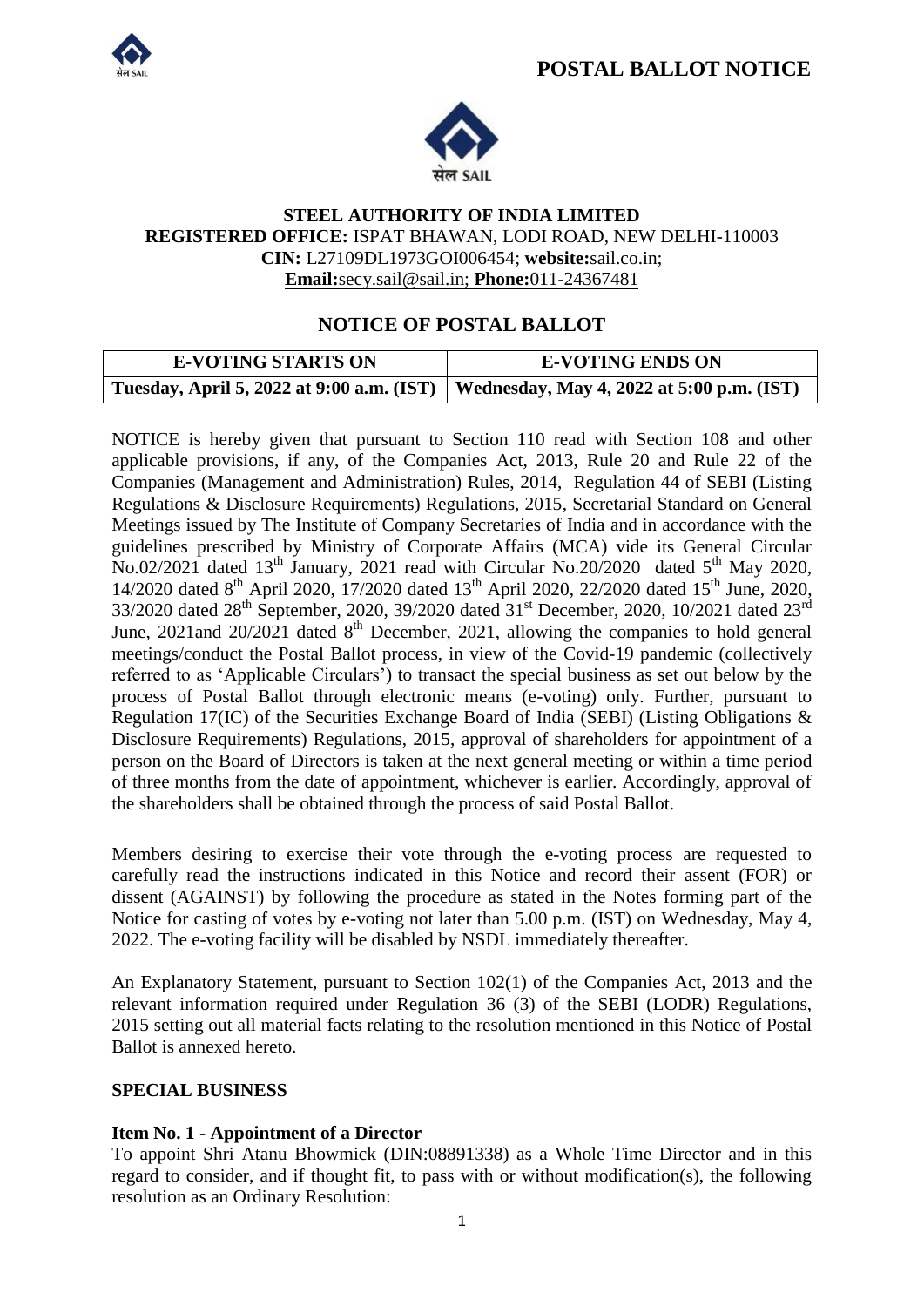

# **POSTAL BALLOT NOTICE**

"RESOLVED THAT Shri Atanu Bhowmick (DIN:08891338), who was appointed as an Additional Director of the Company by the Board of Directors under Section 161 of the Companies Act, 2013 and the Articles of Association of the Company and applicable provisions of SEBI (Listing Obligations and Disclosure Requirements) Regulations, 2015, in respect of whom the Company has received a notice in writing, proposing his candidature for the office of Director, under Section 160 of the Companies Act, 2013, be and is hereby appointed as a Director of the Company, liable to retire by rotation."

> By order of the Board of Directors Sd/- (M.B. Balakrishnan) Company Secretary

Place: New Delhi Dated:29<sup>th</sup> March, 2022 Registered Office: Ispat Bhawan, Lodi Road, New Delhi-110003. CIN: L27109DL1973GOI006454

#### **NOTES:**

- 1. In view of the outbreak of Covid-19 pandemic, the Ministry of Corporate Affairs (MCA) has vide its General Circular No.02/2021 dated 13<sup>th</sup> January, 2021 read with Circular No.20/2020 dated 5<sup>th</sup> May 2020, 14/2020 dated 8<sup>th</sup> April 2020, 17/2020 dated 13<sup>th</sup> April 2020, 22/2020 dated 15<sup>th</sup> June, 2020, 33/2020 dated  $28^{th}$  September, 2020, 39/2020 dated  $31<sup>st</sup>$  December, 2020, 10/2021 dated  $23<sup>rd</sup>$  June, 2021 and 20/2021 dated  $8<sup>th</sup>$  December, 2021, allowed the companies to hold general meetings/conduct the Postal Ballot process, (collectively referred to as "Applicable Circulars"). Accordingly, in compliance with the provisions of the Companies Act, 2013, SEBI (Listing Obligations and Disclosure Requirements) Regulations, 2015 and Applicable Circulars, the Postal Ballot is being conducted through E-Voting.
- 2. The **CUT-OFF date** for recognising the eligibility of members to attend and vote on Postal Ballot shall be 29<sup>th</sup> March, 2022. A person whose name appears in the Register of Members or in the Register of Beneficial Owners maintained by the depositories as on the **Cut-Off date i.e. 29th March, 2022** "End of Business Hours" only shall be entitled to avail the facility of e-voting. A person who is not a Member on the Cut-Off date should treat this Notice for information purposes only.
- 3. The relevant Explanatory Statement, pursuant to Section 102(1) of the Companies Act, 2013, is annexed hereto. The relevant details of the person(s) seeking appointment as a Director required vide Regulation 36(3) of SEBI (Listing Obligations and Disclosure Requirements) Regulations, 2015 are also annexed to the Notice.
- 4. The vote in this Postal Ballot cannot be exercised through proxy.
- 5. Members seeking further information on any matter contained in the Notice, are requested to write to the Company from their registered e-mail addresses mentioning their names, folio numbers/DP ID and Client ID, between the period Tuesday, April 5, 2022 to Wednesday, May 4, 2022 through email at investor.relation@sail.in. The same shall be replied suitably.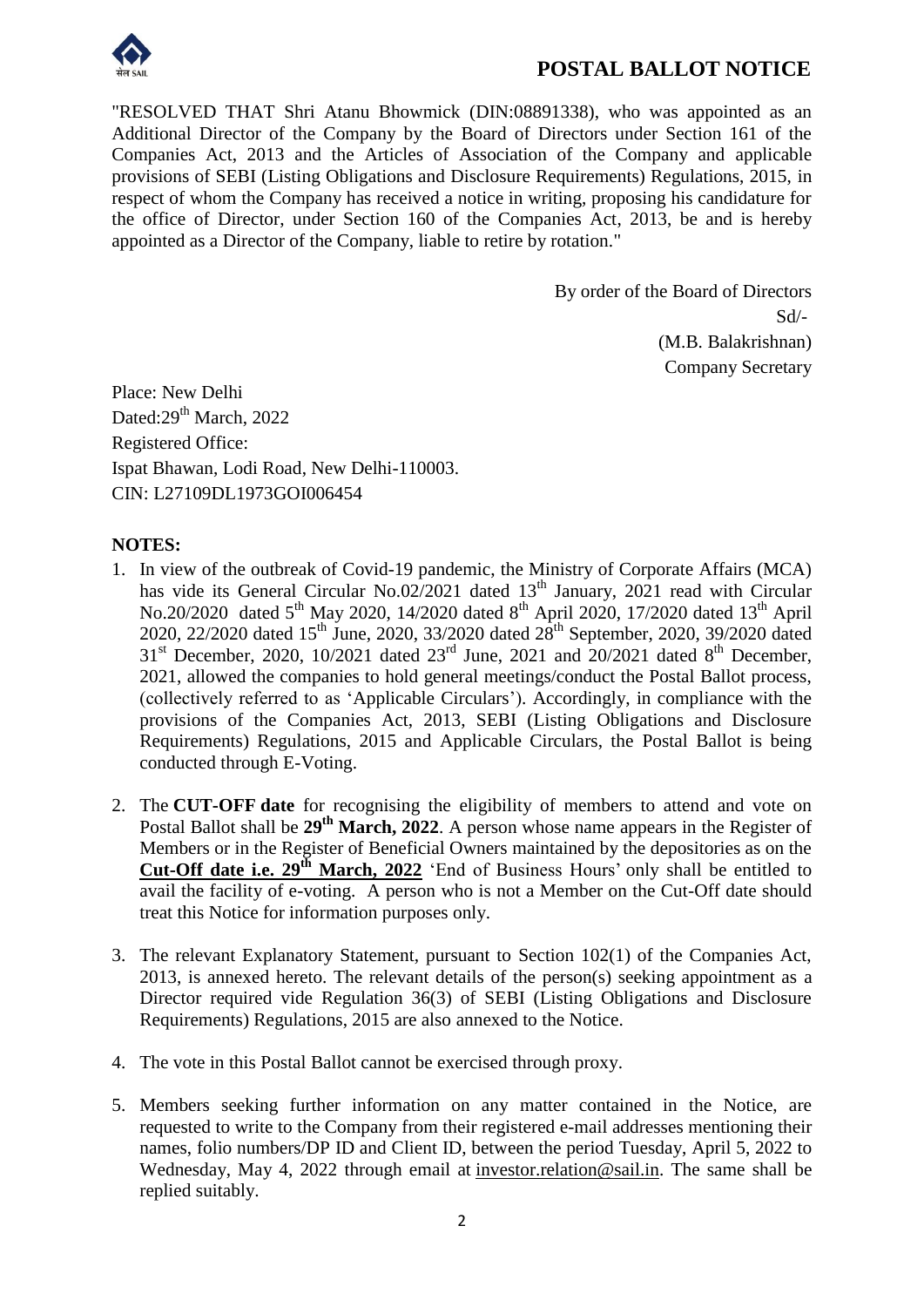

- 6. In compliance with the Applicable Circulars, Notice of the Postal Ballot is being sent **only** through electronic mode to those Members whose email addresses are registered with the Company/RTA/ Depositories/Depositories Participants. Members may note that the Notice of the Postal Ballot will also be available on the Company"s website www.sail.co.in, websites of the Stock Exchanges i.e. BSE Limited and National Stock Exchange of India Limited at www.bseindia.com and www.nseindia.com respectively, and on the website of NSDL [https://www.evoting.nsdl.com.](https://www.evoting.nsdl.com/)
- 7. The Board of Directors of the Company has appointed Shri Sachin Agarwal, a Company Secretary in Practice of the Company Secretary Firm-M/s. Agarwal S. & Associates as Scrutiniser to conduct the postal ballot e-voting process in a fair and transparent manner.
- 8. Institutional /Corporate shareholders (i.e. other than individuals, HUF, NRI, etc.) are required to send scanned copy (PDF/JPG Format) of the relevant Board Resolution/ Authority letter/Authorisation, etc. by its Board with attested specimen signature of the duly authorized signatory(ies) who are authorized to vote, to the Scrutinizer by e-mail to [sachinag1981@gmail.com](mailto:sachinag1981@gmail.com) with a copy marked to [evoting@nsdl.co.in.](mailto:evoting@nsdl.co.in)
- 9. All the documents referred to in this Postal Ballot Notice will be available for inspection electronically until the last date of e-voting. Members seeking to inspect such documents can send an e-mail to investor.relation@sail.in
- 10. The e-voting period commences on Tuesday, April 5, 2022 (9:00 am) and ends on Wednesday, May 4, 2022 (5:00 pm). During this period Members of the Company, holding shares either in physical form or in dematerialized form, as on the **Cut-Off** date of 29<sup>th</sup> March, 2022 (end of business hours), may cast their vote by e-voting. The e-voting module will be disabled by NSDL for voting upon the expiry of the above period. **Once the vote on a resolution is cast by a Member, the Member shall not be allowed to change it subsequently or cast the vote again.**
- 11. The voting rights of the members shall be in proportion to their shares held in the paid-up equity share capital of the Company as on the **Cut-Off Date** i.e. 29<sup>th</sup> March, 2022.
- 12. The Scrutinizer, after scrutinizing the votes cast at the postal ballot voting process through e-voting, will, not later than two working days from the conclusion of the evoting, make a consolidated scrutiniser"s report and submit the same to the Chairman or a person authorized by him in writing. The results declared along with the consolidated scrutiniser"s report shall be placed on the website of the Company-www.sail.co.in and on the website of NSDL. The results shall be simultaneously communicated to the Stock Exchanges.
- 13. Subject to receipt of requisite number of votes, the Resolutions shall be deemed to be passed on the last date specified for E-Voting for the postal ballot voting process i.e. Wednesday,  $4^{th}$  May, 2022.
- 14. The Company has engaged the services of M/s. National Securities Depository Limited (NSDL) as the Agency to provide e-voting facility.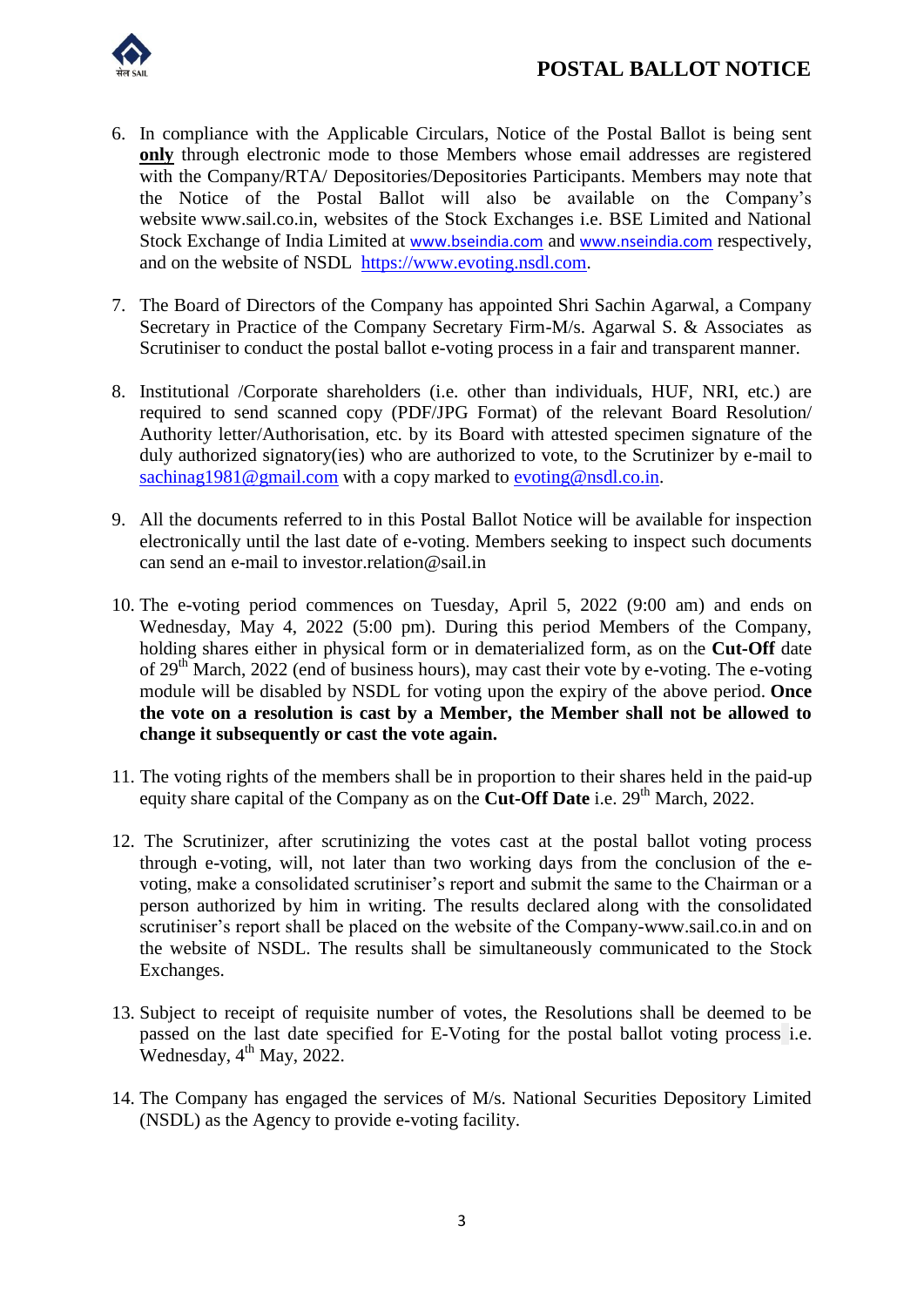

### **The process and manner for e-voting are as under:**

#### **Step 1: Access to the e-voting system**

## **A) Login method for e-voting for Individual shareholders holding securities in demat mode:**

In terms of SEBI Circular No.SEBI/HO/CFD/CMD/CIR/P/202/242 dated December 9, 2020 on e-Voting facility provided by Listed Companies, Individual shareholders holding securities in demat mode are allowed to vote through their demat account maintained with Depositories and Depository Participants. Shareholders are advised to update their mobile number and email Id in their demat accounts in order to access e-Voting facility.

Login method for Individual shareholders holding securities in demat mode is given below:

| <b>Type of shareholders</b>                                    | Login Method                                                                                                                                                                                                           |
|----------------------------------------------------------------|------------------------------------------------------------------------------------------------------------------------------------------------------------------------------------------------------------------------|
| Individual                                                     | 1. NSDL IDeAS facility                                                                                                                                                                                                 |
| Shareholders holding<br>securities in demat<br>mode with NSDL. | If the user is registered for the NSDL IDeAS facility:                                                                                                                                                                 |
|                                                                | e-Services<br>visit<br>the<br>website<br>of<br><b>NSDL</b><br>(a)Please<br>viz.<br>https://eservices.nsdl.com either on a Personal Computer or on a<br>mobile.                                                         |
|                                                                | (b)Once the homepage is launched, click on the " <b>Beneficial</b> "<br>Owner" icon under "Login" which is available under<br>'IDeAS' section.                                                                         |
|                                                                | (c) A new screen will open. You will have to enter your User ID<br>and Password. After successful authentication, you will be able<br>to see e-Voting services.                                                        |
|                                                                | (d) Click on "Access to e-Voting" under e-Voting services and<br>you will be able to see e-Voting page.                                                                                                                |
|                                                                | (e) Click on options available against company name or <b>e-Voting</b><br>service provider i.e. NSDL and you will be re-directed to e-<br>Voting website of NSDL for casting your vote during the e-<br>Voting period. |
|                                                                | If the user is not registered for IDeAS e-Services                                                                                                                                                                     |
|                                                                | (a) Option to register is available at https://eservices.nsdl.com.                                                                                                                                                     |
|                                                                | (b)Select "Register Online for IDeAS Portal" or click at<br>https://eservices.nsdl.com/SecureWeb/IdeasDirectReg.jsp                                                                                                    |
|                                                                | (c)Upon successful registration, please follow steps as given in                                                                                                                                                       |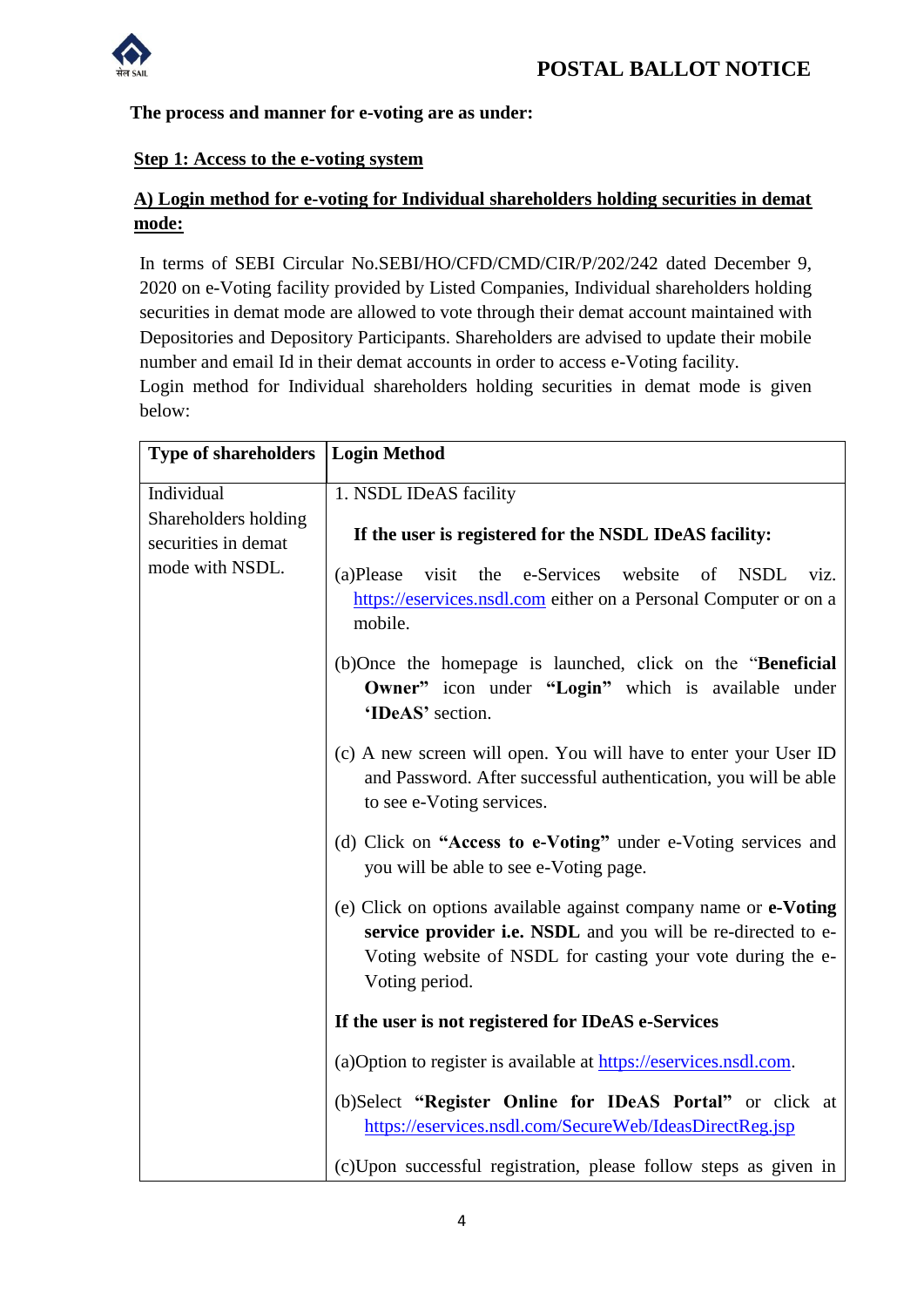

|                                                                                                                                                         | points (a) to (e) above.                                                                                                                                                                                                                                                                                                                                                |
|---------------------------------------------------------------------------------------------------------------------------------------------------------|-------------------------------------------------------------------------------------------------------------------------------------------------------------------------------------------------------------------------------------------------------------------------------------------------------------------------------------------------------------------------|
|                                                                                                                                                         | 2. Visit the e-Voting website of NSDL.                                                                                                                                                                                                                                                                                                                                  |
|                                                                                                                                                         | (a) Open web browser by typing the following URL:<br>either<br>https://www.evoting.nsdl.com/<br>a Personal<br>on<br>Computer or on a mobile.                                                                                                                                                                                                                            |
|                                                                                                                                                         | (b)Once the home page of e-Voting system is launched, click<br>the icon "Login" which is available<br>under<br>on<br>'Shareholder/Member' section.                                                                                                                                                                                                                      |
|                                                                                                                                                         | (c) A new screen will open. You will have to enter your User<br>ID (i.e. your sixteen digit demat account number held with<br>NSDL), Password/OTP and a Verification Code as shown<br>on the screen.                                                                                                                                                                    |
|                                                                                                                                                         | (d) After successful authentication, you will be redirected to<br>NSDL Depository site wherein you can see e-voting page.<br>Click on company name or e-Voting service provider i.e.<br>NSDL and you will be redirected to e-Voting website of<br>NSDL for casting your vote during the e-voting period.                                                                |
|                                                                                                                                                         | 3. Mobile App:<br>Members can also download NSDL Mobile App "NSDL<br>Speede" facility by scanning the QR code mentioned below<br>for seamless voting experience.                                                                                                                                                                                                        |
|                                                                                                                                                         | <b>NSDL Mobile App is available on</b><br>App Store > Google Play                                                                                                                                                                                                                                                                                                       |
|                                                                                                                                                         |                                                                                                                                                                                                                                                                                                                                                                         |
| Individual<br>Shareholders<br>holding<br>demat<br>securities<br>in<br>with<br>mode<br>Central<br>Services<br>Depository<br>(India)<br>Limited<br>(CDSL) | 1. Existing users who have opted for Easi / Easiest, they can<br>login through their user id and password. Option will be<br>made available to reach e-Voting page without any further<br>authentication. The URL for users to login to Easi / Easiest<br>https://web.cdslindia.com/myeasi/home/login<br>are<br>or<br>www.cdslindia.com and click on New System Myeasi. |
|                                                                                                                                                         | 2. After successful login of Easi/Easiest the user will be also<br>able to see the evoting Menu. The Menu will have links of<br>e-Voting service provider i.e. NSDL. Click on NSDL to<br>cast your vote.                                                                                                                                                                |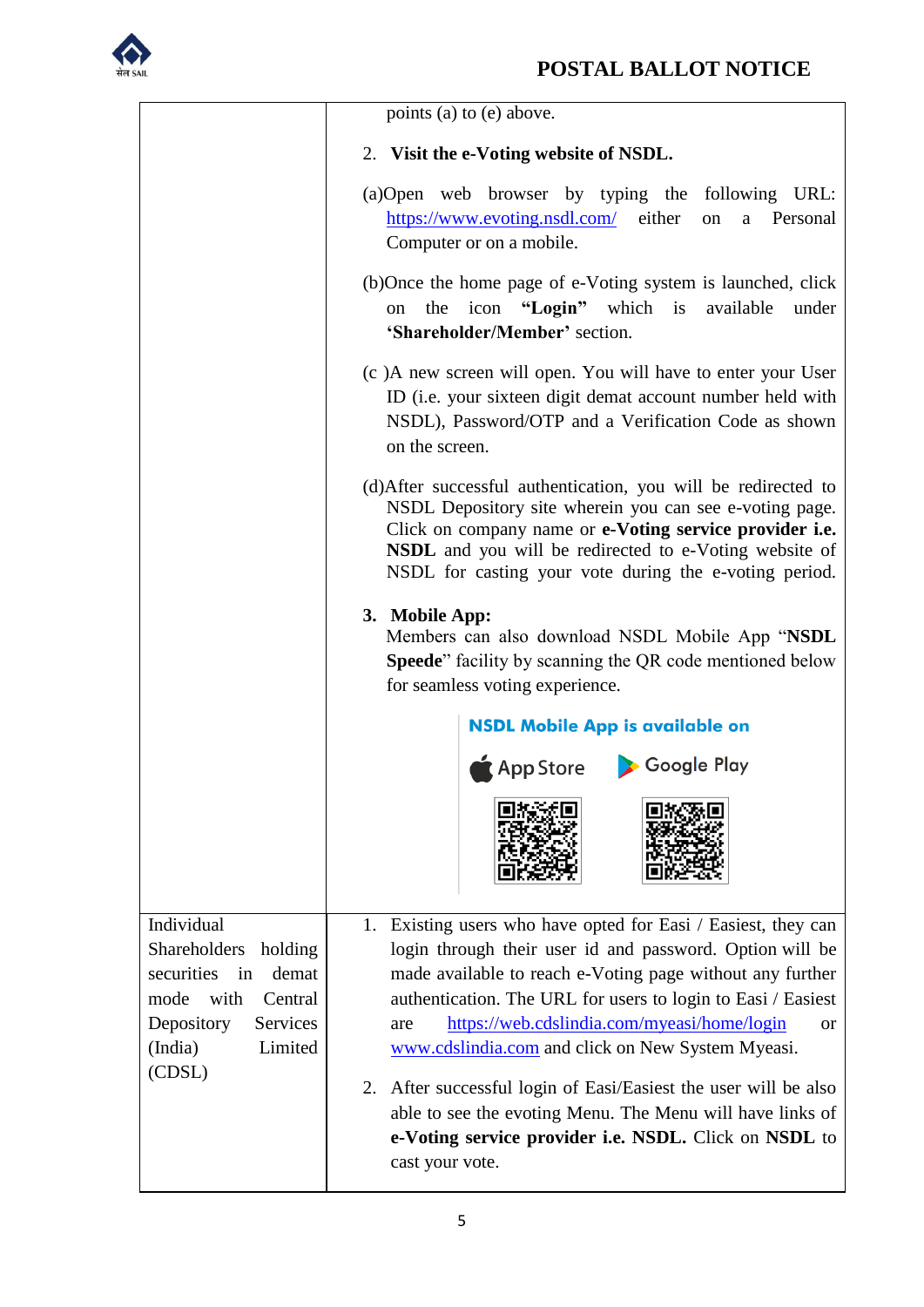

# **POSTAL BALLOT NOTICE**

|                                                                                                                          | 3. If the user is not registered for Easi/Easiest, option to<br>register is available at<br>https://web.cdslindia.com/myeasi/Registration/EasiRegistra<br>tion<br>4. Alternatively, the user can directly access e-Voting page by                                                                                                                                                                                                                                                                                                                                                          |
|--------------------------------------------------------------------------------------------------------------------------|--------------------------------------------------------------------------------------------------------------------------------------------------------------------------------------------------------------------------------------------------------------------------------------------------------------------------------------------------------------------------------------------------------------------------------------------------------------------------------------------------------------------------------------------------------------------------------------------|
|                                                                                                                          | providing demat Account Number and PAN No. from a<br>link in www.cdslindia.com home page. The system will<br>authenticate the user by sending OTP on registered Mobile<br>& Email as recorded in the demat Account. After<br>successful authentication, user will be provided links for<br>the respective ESP i.e. NSDL where the e-Voting is in<br>progress.                                                                                                                                                                                                                              |
| Individual<br>Shareholders (holding<br>securities in demat<br>mode) login through<br>depository<br>their<br>participants | 1. You can also login using the login credentials of your demat<br>account through your Depository Participant registered with<br>NSDL/CDSL for e-Voting facility.<br>2. On logging in, you will be able to see e-Voting option. On<br>clicking e-Voting option, you will be redirected to<br>NSDL/CDSL Depository site after successful authentication,<br>wherein you can see e-Voting feature.<br>3. Click on company name or e-Voting service provider <i>i.e.</i><br>NSDL and you will be redirected to e-Voting website of<br>NSDL for casting your vote during the e-Voting period. |

**Important note:** Members who are unable to retrieve User ID/ Password are advised to use Forget User ID and Forget Password option available at above mentioned website. **Helpdesk for Individual Shareholders holding securities in demat mode for any technical issues related to login through Depository i.e. NSDL and CDSL.**

| Login type                                                                  | <b>Helpdesk details</b>                                  |
|-----------------------------------------------------------------------------|----------------------------------------------------------|
|                                                                             |                                                          |
| Individual<br>Shareholders holding                                          | Members facing any technical issue in login can contact  |
| securities in demat mode with                                               | NSDL<br>helpdesk by sending a<br>request<br>at           |
| <b>NSDL</b>                                                                 | evoting@nsdl.co.in or call at toll free no.: $1800$ 1020 |
|                                                                             | 990 and 1800 22 44 30                                    |
|                                                                             |                                                          |
| Individual Shareholders holding                                             | Members facing any technical issue in login can contact  |
| securities in demat mode with                                               | helpdesk by sending a<br>CDSL<br>request<br>at           |
| <b>CDSL</b>                                                                 | helpdesk.evoting@cdslindia.com or contact at 022-        |
|                                                                             | 23058738 or 022-23058542-43                              |
|                                                                             |                                                          |
| B) Login Method for shareholders other than Individual shareholders holding |                                                          |

**securities in Demat Mode and shareholders holding securities in Physical Mode.**

**How to Log-in to NSDL e-Voting website?**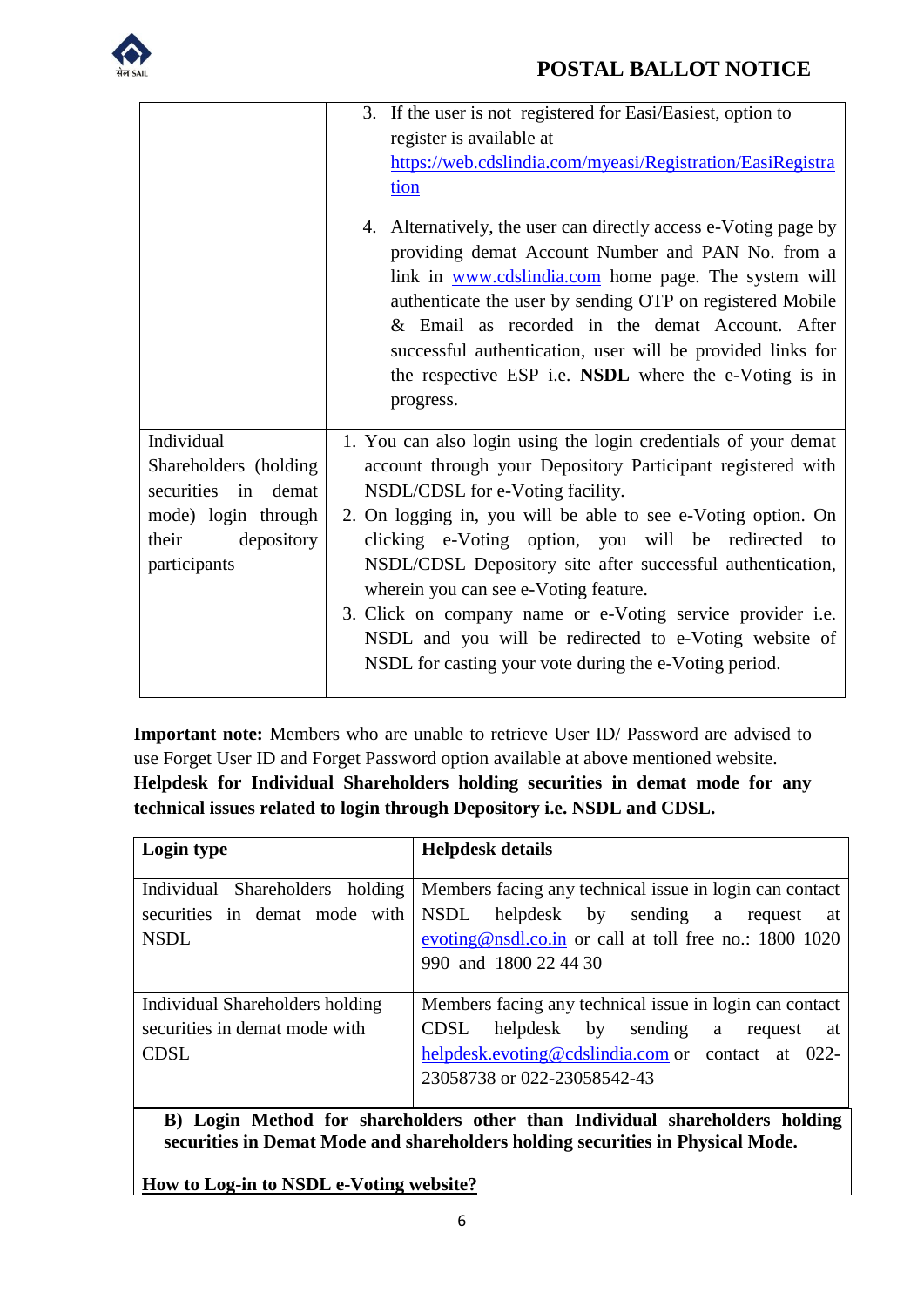

- 1. Visit the e-Voting website of NSDL. Open web browser by typing the following URL:<https://www.evoting.nsdl.com/> either on a Personal Computer or on a mobile.
- 2. Once the home page of e-Voting system is launched, click on the icon "Login" which is available under 'Shareholder/Member' section
- 3. A new screen will open. You will have to enter your User ID, your Password/OTP and a Verification Code as shown on the screen. *Alternatively, if you are registered for NSDL eservices i.e. IDEAS, you can log-in at <https://eservices.nsdl.com/> with your existing IDEAS login. Once you log-in to NSDL eservices after using your log-in credentials, click on e-Voting and you can proceed to Step 2 i.e. Cast your vote electronically.*

| Manner of holding shares i.e. Demat   Your User ID is:<br>(NSDL or CDSL) or Physical |                                                                                                                                                                      |
|--------------------------------------------------------------------------------------|----------------------------------------------------------------------------------------------------------------------------------------------------------------------|
| a) For Members who hold shares in<br>demat account with NSDL.                        | 8 Character DP ID followed by 8 Digit<br>Client ID                                                                                                                   |
|                                                                                      | For example if your DP ID is IN300***<br>and Client ID is $12******$ then your user<br>ID is IN300***12*******.                                                      |
| b) For Members who hold shares in<br>demat account with CDSL.                        | 16 Digit Beneficiary ID<br>For example if your Beneficiary ID is<br>$12***************$ then your user ID is<br>12 ***************                                   |
| c) For Members holding shares in<br>Physical Form.                                   | EVEN Number followed by Folio<br>Number registered with the company<br>For example if folio number is $001***$<br>and EVEN is 101456 then user ID is<br>101456001*** |

4. Your User ID details are given below :

- 5. Password details for shareholders other than Individual shareholders are given below:
	- a) If you are already registered for e-Voting, then you can use your existing password to login and cast your vote.
	- b) If you are using NSDL e-Voting system for the first time, you will need to retrieve the "initial password" which was communicated to you. Once you retrieve your 'initial password', you need to enter the 'initial password' and the system will force you to change your password.
	- c) How to retrieve your 'initial password'?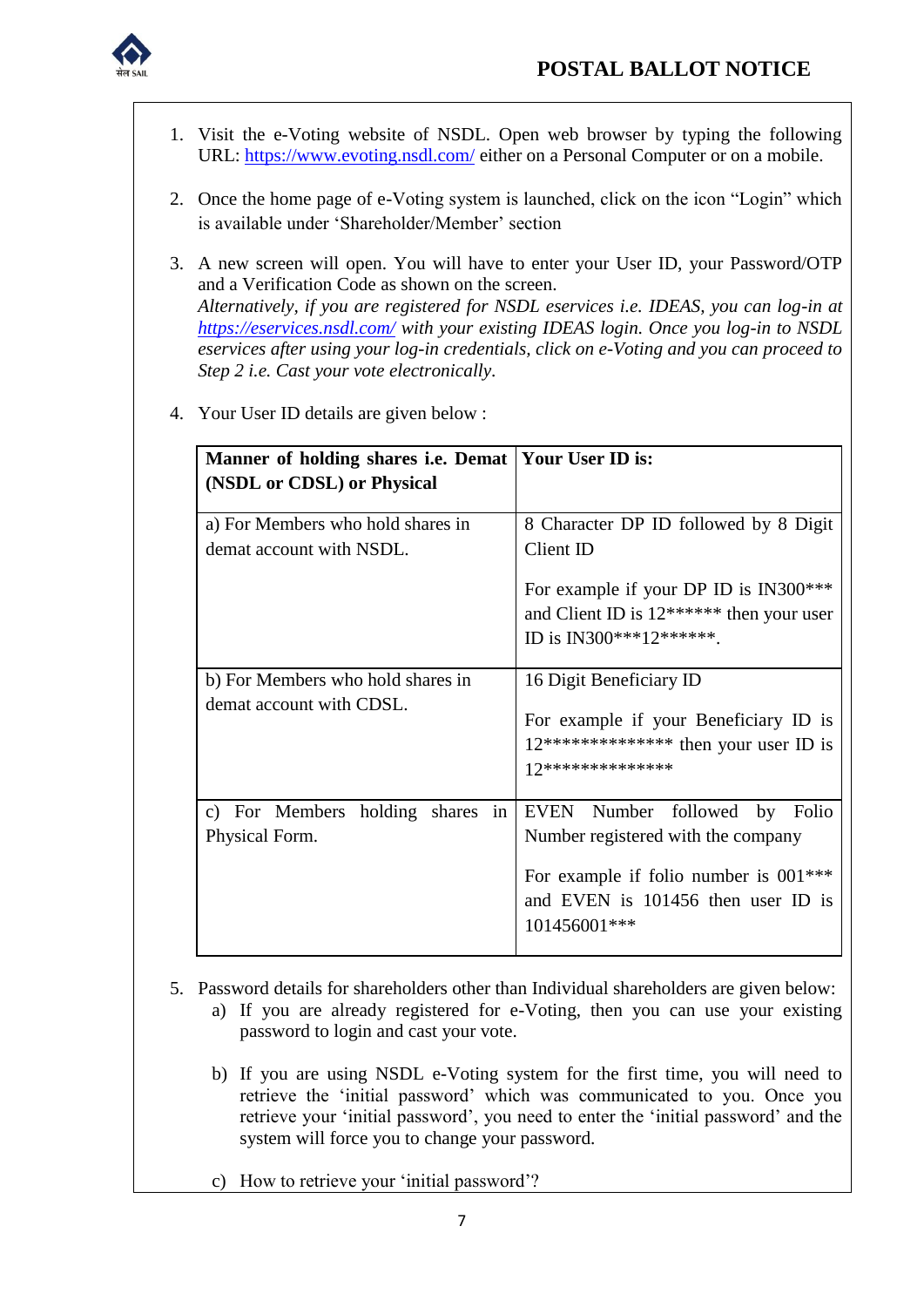

(i) If your email ID is registered in your demat account or with the company, your "initial password" is communicated to you on your email ID. Trace the email sent to you from NSDL from your mailbox. Open the email and open the attachment i.e. a .pdf file. Open the .pdf file. The password to open the .pdf file is your 8 digit client ID for NSDL account, last 8 digits of Beneficiary ID for CDSL account or folio number for shares held in physical form. The .pdf file contains your 'User ID' and your 'initial password'. (ii) If your email ID is not registered, please follow steps mentioned below in **process for those shareholders whose email ids are not registered** 6. If you are unable to retrieve or have not received the " Initial password" or have forgotten your password: a) Click on "**[Forgot User Details/Password](https://www.evoting.nsdl.com/eVotingWeb/commonhtmls/NewUser.jsp)**?"(If you are holding shares in your demat account with NSDL or CDSL) option available on [www.evoting.nsdl.com.](http://www.evoting.nsdl.com/) b) **[Physical User Reset Password](https://www.evoting.nsdl.com/eVotingWeb/commonhtmls/PhysicalUser.jsp)**?" (If you are holding shares in physical mode) option available on [www.evoting.nsdl.com.](http://www.evoting.nsdl.com/) c) If you are still unable to get the password by aforesaid two options, you can send a request at [evoting@nsdl.co.in](mailto:evoting@nsdl.co.in) mentioning your demat account number/folio number, your PAN, your name and your registered address etc. d) Members can also use the OTP (One Time Password) based login for casting the votes on the e-Voting system of NSDL. 7. After entering your password, tick on Agree to "Terms and Conditions" by selecting on the check box. 8. Now, you will have to click on "Login" button. 9. After you click on the "Login" button, Home page of e-Voting will open.

### **Step 2: Cast your vote electronically on NSDL e-Voting system.**

#### **How to cast your vote electronically on NSDL e-Voting system?**

- 1. After successful login at Step 1, you will be able to see "EVEN" of all the companies in which you are holding shares and whose voting cycle is in active status.
- 2. Select "EVEN" of Steel Authority of India Limited (SAIL) for which you wish to cast your vote during the e-Voting period.
- 3. Now you are ready for e-Voting as the Voting page opens.
- 4. Cast your vote by selecting appropriate options i.e. assent or dissent, verify/modify the number of shares for which you wish to cast your vote and click on "Submit" and also "Confirm" when prompted.
- 5. Upon confirmation, the message "Vote cast successfully" will be displayed.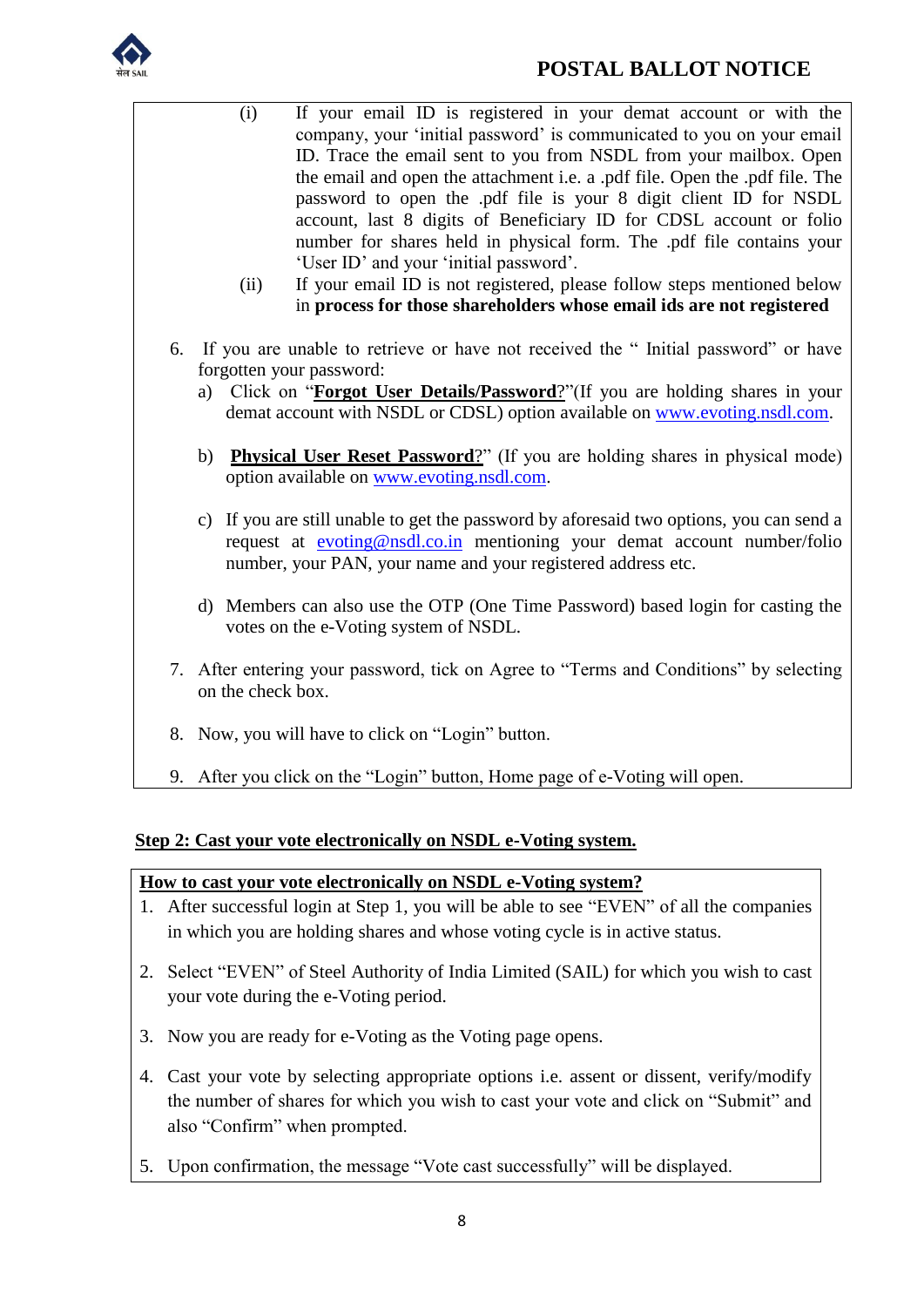

- 6. You can also take the printout of the votes cast by you by clicking on the print option on the confirmation page.
- **7.** Once you confirm your vote on the resolution, you will not be allowed to modify your vote.
- **C) Process for those shareholders whose email ids are not registered with the Depositories/Company for procuring user id and password and registration of email ids for e-voting.**
	- 1. In case shares are held in physical mode, please provide Folio No., Name of Member, scanned copy of the share certificate (front and back), PAN (self attested scanned copy of PAN card), AADHAR (self-attested scanned copy of Aadhar Card) by email to [admin@mcsregisterars.com.](mailto:admin@mcsregisterars.com)
	- 2. In case shares are held in demat mode, please provide DPID-Client ID (16 digit DPID + Client or 16 digit beneficiary ID), Name of the Member, client master or copy of Consolidated Account statement, PAN (self attested scanned copy of PAN card), AADHAR (self-attested scanned copy of Aadhar Card) by email to [admin@mcsregistrars.com.](mailto:admin@mcsregistrars.com) If you are an Individual Member holding securities in demat mode, you are requested to refer to the login method explained at step 1 of (A) i.e. Login method for e-Voting for Individual shareholders holding securities in demat mode.
	- 3. Alternatively, Members may send a request to evoting@nsdl.co.in for procuring user id and password for e-voting by providing above mentioned documents.

### **D. General Instructions**

- **(a)** It is strongly recommended not to share your password with any other person and take utmost care to keep your password confidential. Login to the e-voting website will be disabled upon five unsuccessful attempts to key in the correct password. In such an event, you will need to go through the ["Forgot User Details/Password?"](https://www.evoting.nsdl.com/eVotingWeb/commonhtmls/NewUser.jsp) or ["Physical](https://www.evoting.nsdl.com/eVotingWeb/commonhtmls/PhysicalUser.jsp)  [User Reset Password?"](https://www.evoting.nsdl.com/eVotingWeb/commonhtmls/PhysicalUser.jsp) option available on www.evoting.nsdl.com to reset the password.
- **(b)** In case of any queries, you may refer the Frequently Asked Questions (FAQs) for Shareholders and e-voting user manual for Shareholders available at the download section of [www.evoting.nsdl.com](http://www.evoting.nsdl.com/) or call on toll free no.: 1800 1020 990 and 1800 22 44 30 or send a request to Ms. Sarita Mote, Assistant Manager, at [evoting@nsdl.co.in](mailto:evoting@nsdl.co.in)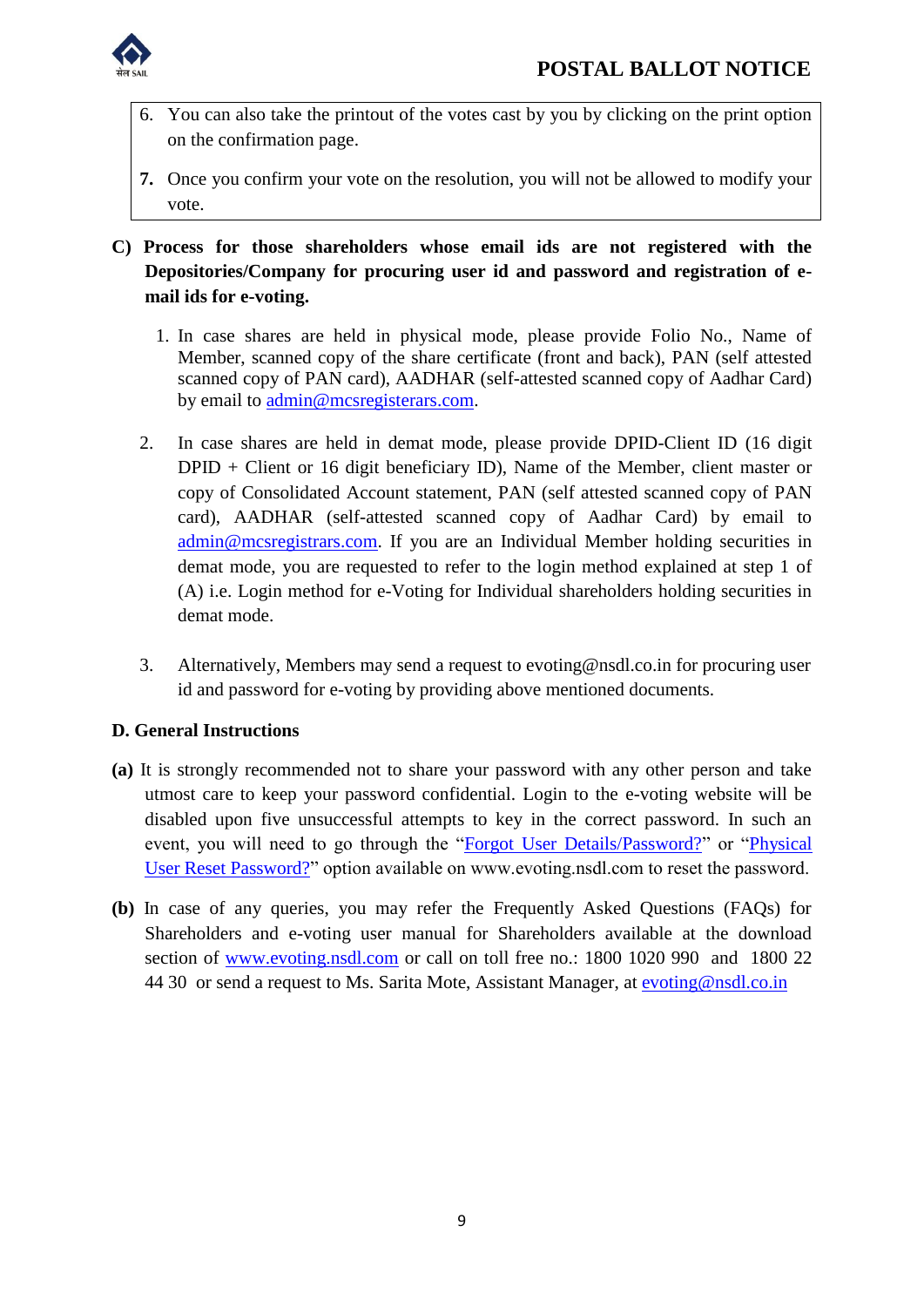



## **ANNEXURE TO THE NOTICE**

## **EXPLANATORY STATEMENT PURSUANT TO SECTION 102(1) OF THE COMPANIES ACT, 2013**

#### **Item No. 1**

Pursuant to the Government of India, Ministry of Steel Order No.6/3/2020-BLA dated  $10^{th}$ February, 2022, Shri Atanu Bhowmick (DIN:08891338) was appointed as an Additional Director of the Company with effect from  $11<sup>th</sup>$  February, 2022 subject to his re-appointment by the shareholders. His tenure as Director is from  $11<sup>th</sup>$  February, 2022 till the date of his superannuation i.e.  $31<sup>st</sup>$  December, 2024 or until further orders, whichever is earlier. He is liable to retire by rotation in terms of provision of the Companies Act, 2013. The notice under Section 160 of the said Act has been received proposing the name of Shri Atanu Bhowmick as a candidate for the office of Director of the Company.

Shri Atanu Bhowmick, a Metallurgist from National Institute of Technology (the erstwhile REC), Rourkela joined SAIL/Rourkela Steel Plant in 1988 in the Blast Furnace Department. He worked there for 29 years, serving in various capacities, learning the intricacies of iron making and rose to the position of Chief General Manger in the year 2016. Subsequently, Shri Bhowmick was incharge of the Services area, and thereafter, headed the Projects Department of RSP. In October, 2019, he was elevated to Executive Director (Works) in Bokaro Steel Plant. With his rich experience and expertise, Shri Bhowmick has unleashed a cultural transformation in Bokaro Steel Plant, resulting in a more harmonious working environment, robust operational discipline, strategic technological interventions as well as higher production, productivity and profitability.

Shri Atanu Bhowmick, is not disqualified from being appointed as a Director in terms of Section 164 of the Act and has given his consent to act as a Director.

Save and except Shri Atanu Bhowmick, and his relatives, to the extent of their shareholding interest, if any, in the Company, none of the other Directors/ Key Managerial Personnel of the Company/their relatives are, in any way, concerned or interested financially or otherwise, in the Resolution set out at Item No. 1 of the Notice.

The Board considers it desirable that the Company should continue to avail itself of his services as a Director and recommends this Resolution for approval of the shareholders.

By order of the Board of Directors

 Sd/- (M.B. Balakrishnan) Company Secretary

Place: New Delhi Dated:  $29<sup>th</sup> March$ , 2022 Registered Office: Ispat Bhawan, Lodi Road, New Delhi-110003. CIN: L27109DL1973GOI006454